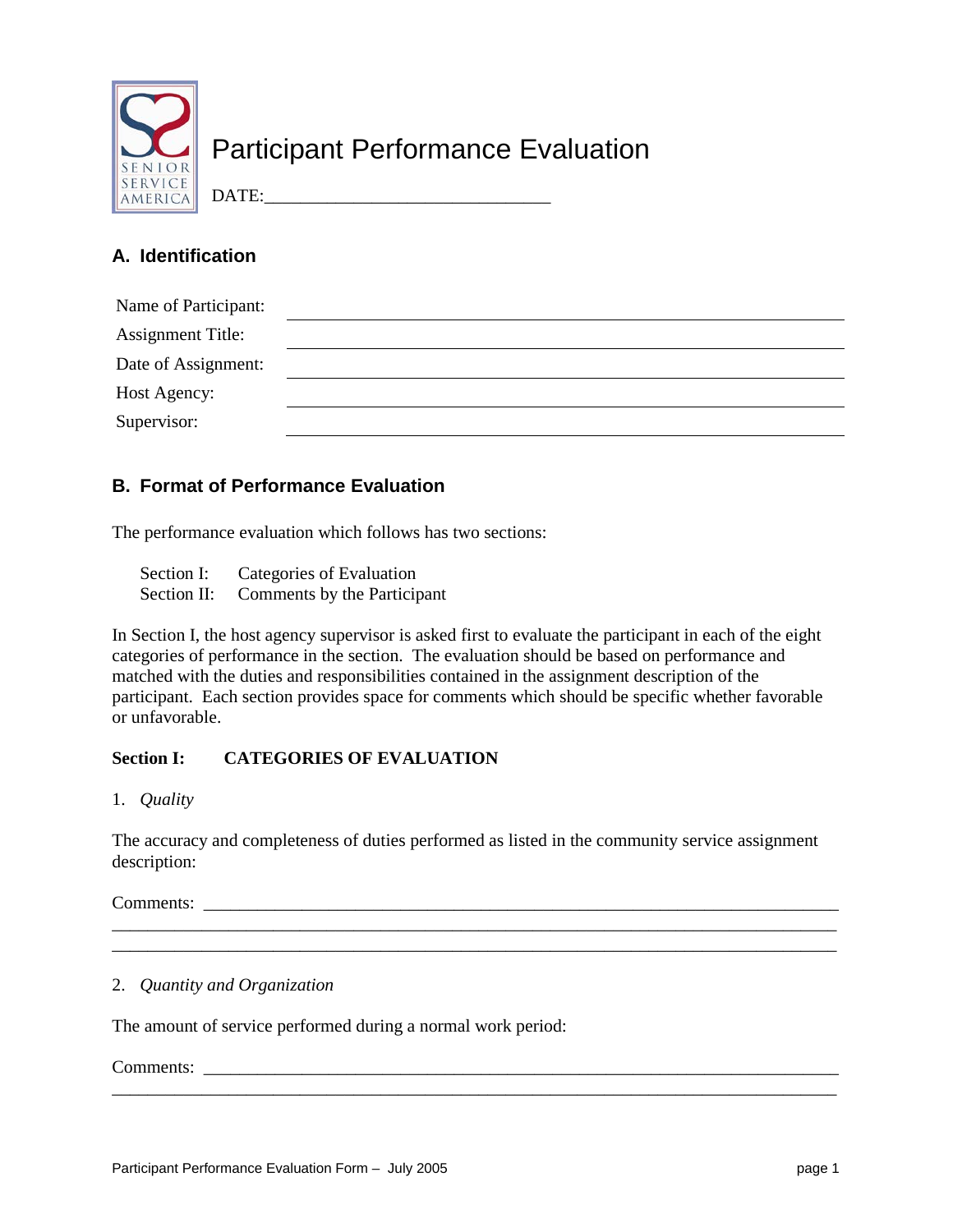#### 3. *Attendance*

Reliability on coming to the assignment regularly and at assigned hours:

Comments: \_\_\_\_\_\_\_\_\_\_\_\_\_\_\_\_\_\_\_\_\_\_\_\_\_\_\_\_\_\_\_\_\_\_\_\_\_\_\_\_\_\_\_\_\_\_\_\_\_\_\_\_\_\_\_\_\_\_\_\_\_\_\_\_\_\_\_\_\_\_\_

4. *Interpersonal Skills*

The ability to relate with co-workers in a cooperative manner:

Comments:

#### 5. *Interaction with Public*

How well does this participant interact with the public, with clients, or others? Is he/she courteous and patient?

\_\_\_\_\_\_\_\_\_\_\_\_\_\_\_\_\_\_\_\_\_\_\_\_\_\_\_\_\_\_\_\_\_\_\_\_\_\_\_\_\_\_\_\_\_\_\_\_\_\_\_\_\_\_\_\_\_\_\_\_\_\_\_\_\_\_\_\_\_\_\_\_\_\_\_\_\_\_\_\_\_ \_\_\_\_\_\_\_\_\_\_\_\_\_\_\_\_\_\_\_\_\_\_\_\_\_\_\_\_\_\_\_\_\_\_\_\_\_\_\_\_\_\_\_\_\_\_\_\_\_\_\_\_\_\_\_\_\_\_\_\_\_\_\_\_\_\_\_\_\_\_\_\_\_\_\_\_\_\_\_\_\_

\_\_\_\_\_\_\_\_\_\_\_\_\_\_\_\_\_\_\_\_\_\_\_\_\_\_\_\_\_\_\_\_\_\_\_\_\_\_\_\_\_\_\_\_\_\_\_\_\_\_\_\_\_\_\_\_\_\_\_\_\_\_\_\_\_\_\_\_\_\_\_\_\_\_\_\_\_\_\_\_\_

\_\_\_\_\_\_\_\_\_\_\_\_\_\_\_\_\_\_\_\_\_\_\_\_\_\_\_\_\_\_\_\_\_\_\_\_\_\_\_\_\_\_\_\_\_\_\_\_\_\_\_\_\_\_\_\_\_\_\_\_\_\_\_\_\_\_\_\_\_\_\_\_\_\_\_\_\_\_\_\_\_ \_\_\_\_\_\_\_\_\_\_\_\_\_\_\_\_\_\_\_\_\_\_\_\_\_\_\_\_\_\_\_\_\_\_\_\_\_\_\_\_\_\_\_\_\_\_\_\_\_\_\_\_\_\_\_\_\_\_\_\_\_\_\_\_\_\_\_\_\_\_\_\_\_\_\_\_\_\_\_\_\_

Comments: \_\_\_\_\_\_\_\_\_\_\_\_\_\_\_\_\_\_\_\_\_\_\_\_\_\_\_\_\_\_\_\_\_\_\_\_\_\_\_\_\_\_\_\_\_\_\_\_\_\_\_\_\_\_\_\_\_\_\_\_\_\_\_\_\_\_\_\_\_\_\_

#### 6. *Personal Appearance*

Does this participant dress appropriately for the assignment and maintain a well-groomed appearance consistent with assigned tasks?

#### Comments: \_\_\_\_\_\_\_\_\_\_\_\_\_\_\_\_\_\_\_\_\_\_\_\_\_\_\_\_\_\_\_\_\_\_\_\_\_\_\_\_\_\_\_\_\_\_\_\_\_\_\_\_\_\_\_\_\_\_\_\_\_\_\_\_\_\_\_\_\_\_\_\_\_\_\_\_\_\_\_\_\_

\_\_\_\_\_\_\_\_\_\_\_\_\_\_\_\_\_\_\_\_\_\_\_\_\_\_\_\_\_\_\_\_\_\_\_\_\_\_\_\_\_\_\_\_\_\_\_\_\_\_\_\_\_\_\_\_\_\_\_\_\_\_\_\_\_\_\_\_\_\_\_\_\_\_\_\_\_\_\_\_\_

\_\_\_\_\_\_\_\_\_\_\_\_\_\_\_\_\_\_\_\_\_\_\_\_\_\_\_\_\_\_\_\_\_\_\_\_\_\_\_\_\_\_\_\_\_\_\_\_\_\_\_\_\_\_\_\_\_\_\_\_\_\_\_\_\_\_\_\_\_\_\_\_\_\_\_\_\_\_\_\_\_ \_\_\_\_\_\_\_\_\_\_\_\_\_\_\_\_\_\_\_\_\_\_\_\_\_\_\_\_\_\_\_\_\_\_\_\_\_\_\_\_\_\_\_\_\_\_\_\_\_\_\_\_\_\_\_\_\_\_\_\_\_\_\_\_\_\_\_\_\_\_\_\_\_\_\_\_\_\_\_\_\_

#### 7. *Supervision*

Does this participant accept suggestions and directions well?

Comments: \_\_\_\_\_\_\_\_\_\_\_\_\_\_\_\_\_\_\_\_\_\_\_\_\_\_\_\_\_\_\_\_\_\_\_\_\_\_\_\_\_\_\_\_\_\_\_\_\_\_\_\_\_\_\_\_\_\_\_\_\_\_\_\_\_\_\_\_\_\_\_

#### 8. *Overall Performance*

Taking into account all aspects of the participant's performance at the tasks assigned, the overall performance rating:

\_\_\_\_\_\_\_\_\_\_\_\_\_\_\_\_\_\_\_\_\_\_\_\_\_\_\_\_\_\_\_\_\_\_\_\_\_\_\_\_\_\_\_\_\_\_\_\_\_\_\_\_\_\_\_\_\_\_\_\_\_\_\_\_\_\_\_\_\_\_\_\_\_\_\_\_\_\_\_\_\_ \_\_\_\_\_\_\_\_\_\_\_\_\_\_\_\_\_\_\_\_\_\_\_\_\_\_\_\_\_\_\_\_\_\_\_\_\_\_\_\_\_\_\_\_\_\_\_\_\_\_\_\_\_\_\_\_\_\_\_\_\_\_\_\_\_\_\_\_\_\_\_\_\_\_\_\_\_\_\_\_\_ \_\_\_\_\_\_\_\_\_\_\_\_\_\_\_\_\_\_\_\_\_\_\_\_\_\_\_\_\_\_\_\_\_\_\_\_\_\_\_\_\_\_\_\_\_\_\_\_\_\_\_\_\_\_\_\_\_\_\_\_\_\_\_\_\_\_\_\_\_\_\_\_\_\_\_\_\_\_\_\_\_